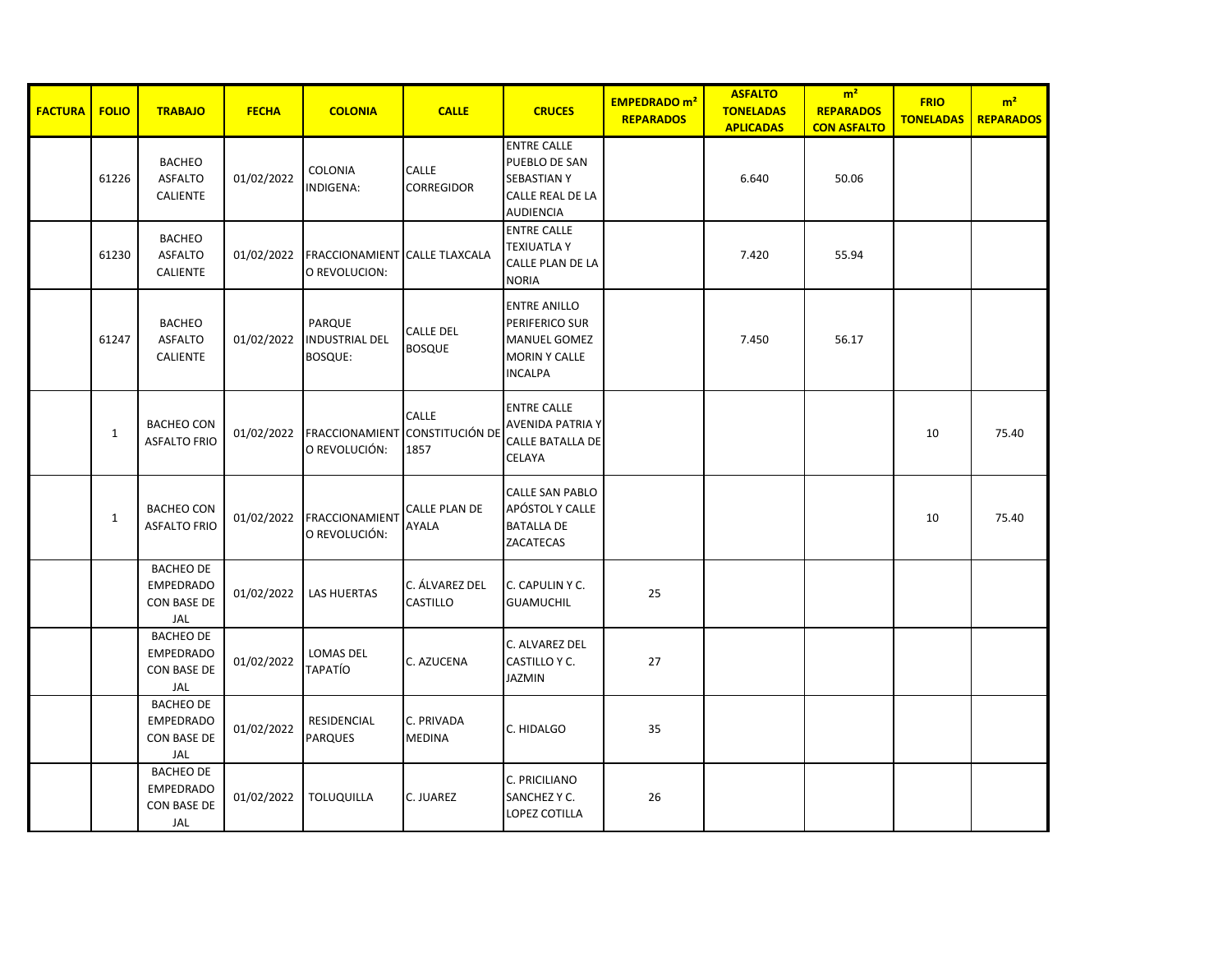| 61268 | <b>BACHEO</b><br><b>ASFALTO</b><br>CALIENTE                       | 02/02/2022 | CABECERA<br>MUNICIPAL:                            | CALLE CARRILLO<br><b>PUERTO</b>        | <b>ENTRE CALLE</b><br><b>HIDALGO Y CALLE</b><br><b>ROSALES</b>                                  |    | 6.810 | 51.34 |  |
|-------|-------------------------------------------------------------------|------------|---------------------------------------------------|----------------------------------------|-------------------------------------------------------------------------------------------------|----|-------|-------|--|
| 61263 | <b>BACHEO</b><br><b>ASFALTO</b><br><b>CALIENTE</b>                | 02/02/2022 | <b>FRACCIONAMIENT</b><br>O REVOLUCION:            | <b>CALLE TLAXCALA</b>                  | <b>ENTRE CALLE</b><br><b>TEXIUATLA Y</b><br>CALLE PLAN DE LA<br><b>NORIA</b>                    |    | 7.100 | 53.53 |  |
| 61277 | <b>BACHEO</b><br><b>ASFALTO</b><br><b>CALIENTE</b>                | 02/02/2022 | PARQUE<br><b>INDUSTRIAL DEL</b><br><b>BOSQUE:</b> | <b>CALLE DEL</b><br><b>BOSQUE</b>      | <b>ENTRE ANILLO</b><br>PERIFERICO SUR<br><b>MANUEL GOMEZ</b><br>MORIN Y CALLE<br><b>INCALPA</b> |    | 6.900 | 52.02 |  |
|       | <b>BACHEO DE</b><br><b>EMPEDRADO</b><br><b>CON BASE DE</b><br>JAL | 02/02/2022 | CANAL 58                                          | MANZANILLO                             | CALLE<br><b>GUAYABITOS Y</b><br><b>CALLE PUERTO</b><br>VALLARTA                                 | 25 |       |       |  |
|       | <b>BACHEO DE</b><br><b>EMPEDRADO</b><br><b>CON BASE DE</b><br>JAL | 02/02/2022 | CANAL 58                                          | MANZANILLO                             | <b>CALLE CIHUATLAN</b><br>Y CALLE MIRAMAR                                                       | 20 |       |       |  |
|       | <b>BACHEO DE</b><br><b>EMPEDRADO</b><br>CON BASE DE<br>JAL        | 02/02/2022 | CANAL 58                                          | <b>MIRAMAR</b>                         | <b>CALLE</b><br><b>MANZANILLO Y</b><br><b>CALLE PUERTO</b><br>MELAQUE                           | 30 |       |       |  |
|       | <b>BACHEO DE</b><br><b>EMPEDRADO</b><br><b>CON BASE DE</b><br>JAL | 02/02/2022 | RESIDENCIAL<br><b>PARQUES</b>                     | C. PRIVADA<br><b>MEDINA</b>            | C. HIDALGO                                                                                      | 35 |       |       |  |
| 61305 | <b>BACHEO</b><br><b>ASFALTO</b><br><b>CALIENTE</b>                | 03/02/2022 | CABECERA<br>MUNICIPAL:                            | <b>CALLE CARRILLO</b><br><b>PUERTO</b> | <b>ENTRE CALLE</b><br>ROSALES Y CALLE<br><b>HORNOS</b>                                          |    | 7.080 | 53.38 |  |
|       | <b>BACHEO DE</b><br><b>EMPEDRADO</b><br>CON BASE DE<br>JAL        | 03/02/2022 | CANAL 58                                          | MANZANILLO                             | CALLE<br><b>GUAYABITOS Y</b><br><b>CALLE PUERTO</b><br>MELAQUE                                  | 26 |       |       |  |
| 61321 | <b>BACHEO</b><br><b>ASFALTO</b><br><b>CALIENTE</b>                | 03/02/2022 | DELEGACION DE<br>LAS JUNTAS:                      | CALLE 15 DE<br><b>MAYO</b>             | <b>ENTRE CALLE</b><br><b>JUAN DE LA</b><br><b>BARRERA Y CALLE</b><br>RIVERA                     |    | 7.000 | 52.78 |  |
| 61302 | <b>BACHEO</b><br><b>ASFALTO</b><br><b>CALIENTE</b>                | 03/02/2022 | <b>ZONA CENTRAL</b><br>NUEVA:                     | CALLE AVENIDA<br>PATRIA                | <b>ENTRE</b><br><b>CARRETERA LIBRE</b><br>A ZAPOTLANEJO Y<br><b>CALLE LAS TORRES</b>            |    | 6.320 | 47.65 |  |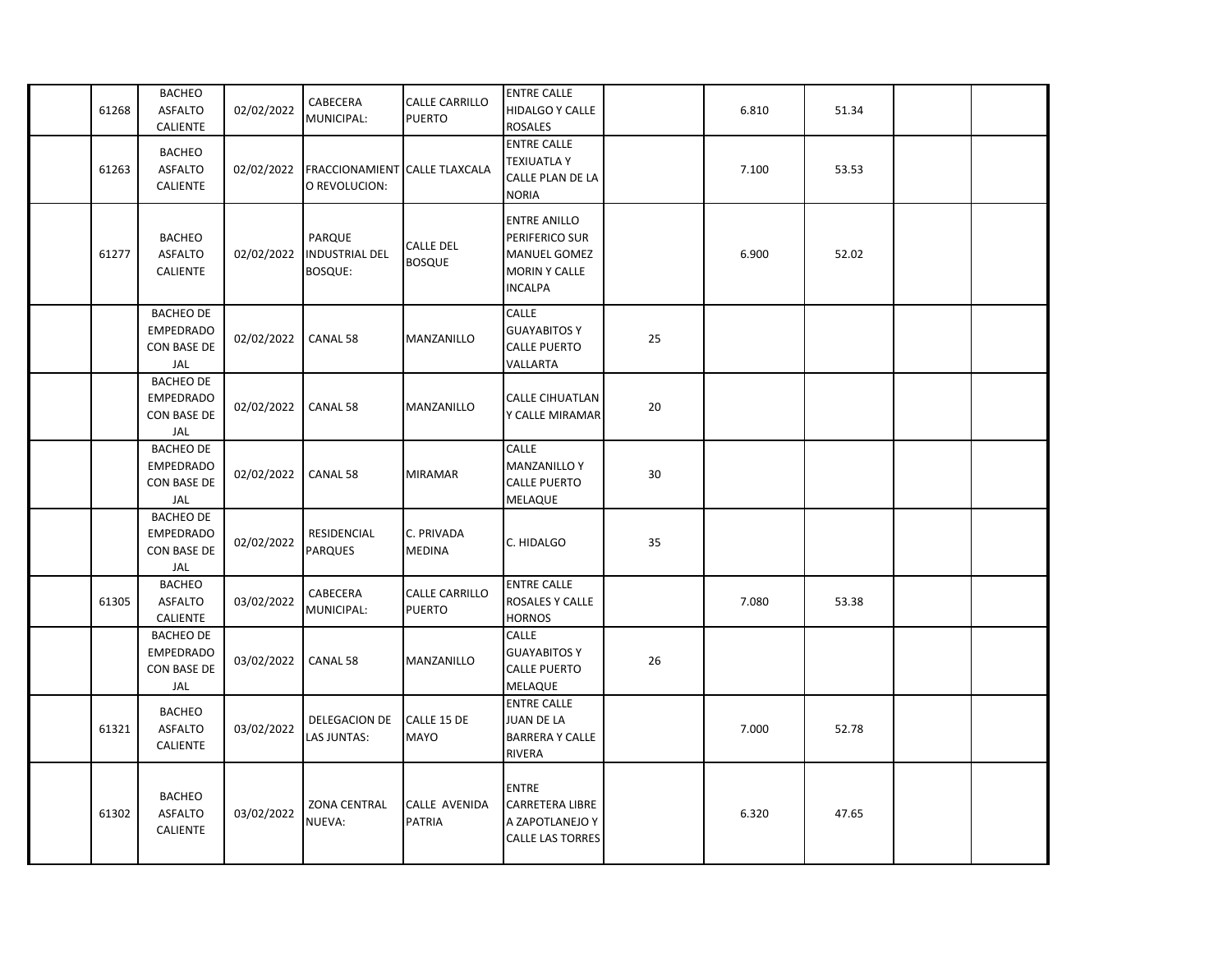|       | <b>BACHEO DE</b><br><b>EMPEDRADO</b><br><b>CON BASE DE</b><br>JAL | 03/02/2022 | RESIDENCIAL<br><b>PARQUES</b>                         | C. PRIVADA<br><b>MEDINA</b>               | C. HIDALGO                                                                                           | 32 |       |       |    |        |
|-------|-------------------------------------------------------------------|------------|-------------------------------------------------------|-------------------------------------------|------------------------------------------------------------------------------------------------------|----|-------|-------|----|--------|
|       | <b>BACHEO DE</b><br><b>EMPEDRADO</b><br>CON BASE DE<br>JAL        | 03/02/2022 | <b>TOLUQUILLA</b>                                     | C. JUAREZ                                 | C. PRICILIANO<br>SANCHEZ Y C.<br><b>LOPEZ COTILLA</b>                                                | 25 |       |       |    |        |
| 61328 | <b>BACHEO</b><br><b>ASFALTO</b><br>CALIENTE                       | 04/02/2022 | COLONIA<br>RANCHO BLANCO: COTILLA                     | <b>CALLE LOPEZ</b>                        | <b>ENTRE AVENIDA</b><br>NIÑOS HEROES Y<br>CALLE 5 DE<br><b>FEBRERO</b>                               |    | 6.550 | 48.47 |    |        |
| 61347 | <b>BACHEO</b><br><b>ASFALTO</b><br>CALIENTE                       | 04/02/2022 | COLONIA<br>RESIDENCIAL<br><b>CERRO DEL</b><br>TESORO: | <b>AVENIDA CERRO</b><br><b>DEL TESORO</b> | <b>ENTRE CALLE</b><br><b>FARALLON Y</b><br><b>CALLE AVENIDA</b><br><b>TABACHINES</b>                 |    | 6.820 | 51.42 |    |        |
| 61331 | <b>BACHEO</b><br><b>ASFALTO</b><br><b>CALIENTE</b>                | 04/02/2022 | <b>ZONA CENTRAL</b><br>NUEVA:                         | <b>CALLE AVENIDA</b><br><b>PATRIA</b>     | <b>ENTRE CALLE</b><br><b>CARRETERA LIBRE</b><br>A ZAPOTLANEJO Y<br><b>CALLE LAS TORRES</b>           |    | 5.770 | 43.50 |    |        |
| 3     | <b>BACHEO CON</b><br><b>ASFALTO FRIO</b>                          | 04/02/2022 | COLONIAL<br>TLAQUEPAQUE                               | <b>CALLE GLENDALE</b>                     | <b>ENTRE LATERAL</b><br>DE AVENIDA<br>LÁZARO<br><b>CÁRDENAS Y</b><br>CALLE REPÚBLICA<br>DE GUATEMALA |    |       |       | 20 | 150.80 |
|       | <b>BACHEO DE</b><br><b>EMPEDRADO</b><br><b>CON BASE DE</b><br>JAL | 04/02/2022 | DELEGACION DE<br><b>TOLUQUILLA</b>                    | <b>JUAREZ</b>                             | <b>CALLE PRICILIANO</b><br><b>SANCHEZ Y CALLE</b><br>LOPEZ COTILLA                                   | 28 |       |       |    |        |
|       | <b>BACHEO DE</b><br><b>EMPEDRADO</b><br><b>CON BASE DE</b><br>JAL | 04/02/2022 | <b>HUERTAS</b>                                        | <b>ALVAREZ DEL</b><br><b>CASTILLO</b>     | <b>CALLE CAPULIN Y</b><br>CALLE<br><b>GUAMUCHIL</b>                                                  | 27 |       |       |    |        |
|       | <b>BACHEO DE</b><br><b>EMPEDRADO</b><br>CON BASE DE<br>JAL        | 04/02/2022 | LOMAS DEL<br><b>TAPATIO</b>                           | <b>AZUCENA</b>                            | <b>CALLE JAZMIN Y</b><br><b>CALLE ALVAREZ</b><br><b>DEL CASTILLO</b>                                 | 28 |       |       |    |        |
|       | <b>BACHEO DE</b><br><b>EMPEDRADO</b><br>CON BASE DE<br>JAL        | 04/02/2022 | RESIDENCIOAL<br><b>PARQUES</b>                        | PRIVADA MEDINA CALLE HIDALGO              |                                                                                                      | 30 |       |       |    |        |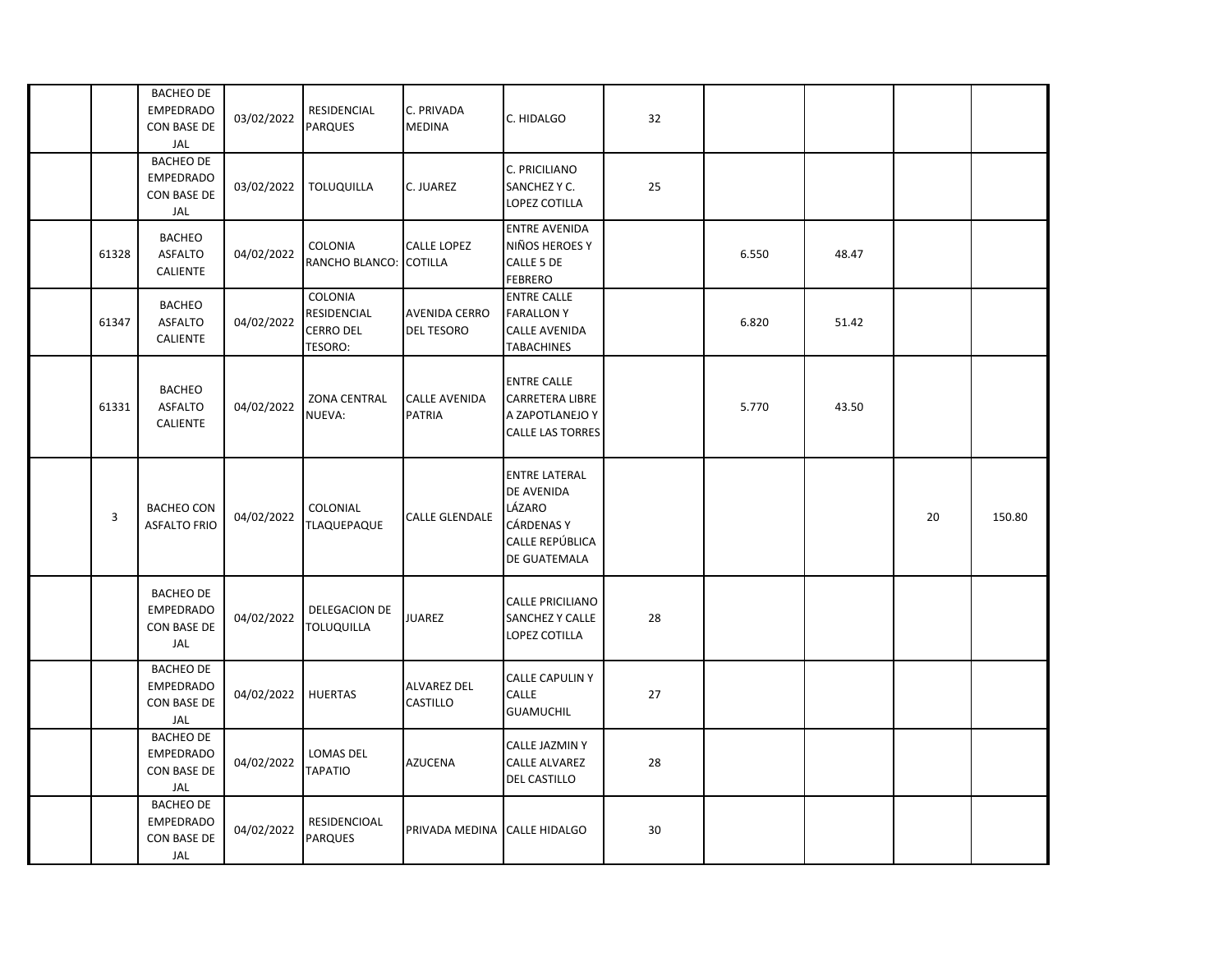| 61407 | <b>BACHEO</b><br><b>ASFALTO</b><br><b>CALIENTE</b>                | 08/02/2022 | <b>COLONIA LINDA</b><br>VISTA:                                                                       | CALLE EDUARDO B FELIX CERVANTES<br><b>MORENO</b> | <b>ENTRE CALLE</b><br>Y CALLE VICENTE<br><b>GUERRERO</b>                                                |    | 5.920 | 44.63 |    |        |
|-------|-------------------------------------------------------------------|------------|------------------------------------------------------------------------------------------------------|--------------------------------------------------|---------------------------------------------------------------------------------------------------------|----|-------|-------|----|--------|
| 61408 | <b>BACHEO</b><br><b>ASFALTO</b><br><b>CALIENTE</b>                | 08/02/2022 | DELEGACION DE<br><b>SAN MARTIN DE</b><br>LAS FLORES:                                                 | CALLE<br>INDEPENDENCIA                           | <b>ENTRE CALLE</b><br><b>UNION Y CALLE</b><br><b>LOPEZ MATEOS</b>                                       |    | 7.280 | 54.89 |    |        |
| 61410 | <b>BACHEO</b><br><b>ASFALTO</b><br>CALIENTE                       | 08/02/2022 | DELEGACION DE<br><b>SAN MARTIN DE</b><br>LAS FLORES:                                                 | <b>CALLE NARCIZO</b><br><b>MENDOZA</b>           | <b>ENTRE CALLE</b><br><b>JUAREZ Y CALLE</b><br><b>REPUBLICA</b>                                         |    | 6.220 | 46.89 |    |        |
| 5     | <b>BACHEO CON</b><br><b>ASFALTO FRIO</b>                          | 08/02/2022 | COLONIA<br>RESIDENCIAL LA<br>SOLEDAD,<br><b>COLONIA ALTOS</b><br>NORTE,<br>RESIDENCIAL<br>CAMICHINES | <b>AVENIDA PATRIA</b>                            | <b>CALLE ZALATITAN</b><br>Y CALLE NIÑOS<br><b>HÉROES</b>                                                |    |       |       | 20 | 150.80 |
|       | <b>BACHEO DE</b><br><b>EMPEDRADO</b><br><b>CON BASE DE</b><br>JAL | 08/02/2022 | CANAL 58                                                                                             | <b>PUERTO</b><br><b>MELAQUE</b>                  | <b>CALLE CIHUATLAN</b><br><b>Y CALLE</b><br><b>ENCARNACION DE</b><br>LA PAZ                             | 32 |       |       |    |        |
|       | <b>BACHEO DE</b><br><b>EMPEDRADO</b><br>CON BASE DE<br>JAL        | 08/02/2022 | DELEGACION DE<br><b>TOLUQUILLA</b>                                                                   | <b>JUAREZ</b>                                    | <b>CALLE PRICILIANO</b><br><b>SANCHEZ Y CALLE</b><br>LOPEZ COTILLA                                      | 29 |       |       |    |        |
|       | <b>BACHEO DE</b><br><b>EMPEDRADO</b><br><b>CON BASE DE</b><br>JAL | 08/02/2022 | LOMAS DEL<br><b>TAPATIO</b>                                                                          | <b>AZUCENA</b>                                   | CALLE JAZMIN Y<br>CALLE ALVAREZ<br><b>DEL CASTILLO</b>                                                  | 35 |       |       |    |        |
|       | <b>BACHEO DE</b><br><b>EMPEDRADO</b><br>CON BASE DE<br>JAL        | 08/02/2022 | RESIDENCIOAL<br><b>PARQUES</b>                                                                       | PRIVADA MEDINA                                   | <b>CALLE HIDALGO</b>                                                                                    | 35 |       |       |    |        |
| 61436 | <b>BACHEO</b><br><b>ASFALTO</b><br><b>CALIENTE</b>                | 09/02/2022 | COLONIA LINDA<br>VISTA:                                                                              | <b>CALLE PEDRO DE</b><br><b>AYZA</b>             | <b>ENTRE CALLE</b><br><b>VICENTE</b><br><b>GUERREROY</b><br><b>CALLE ALVAREZ</b><br><b>DEL CASTILLO</b> |    | 6.500 | 49.01 |    |        |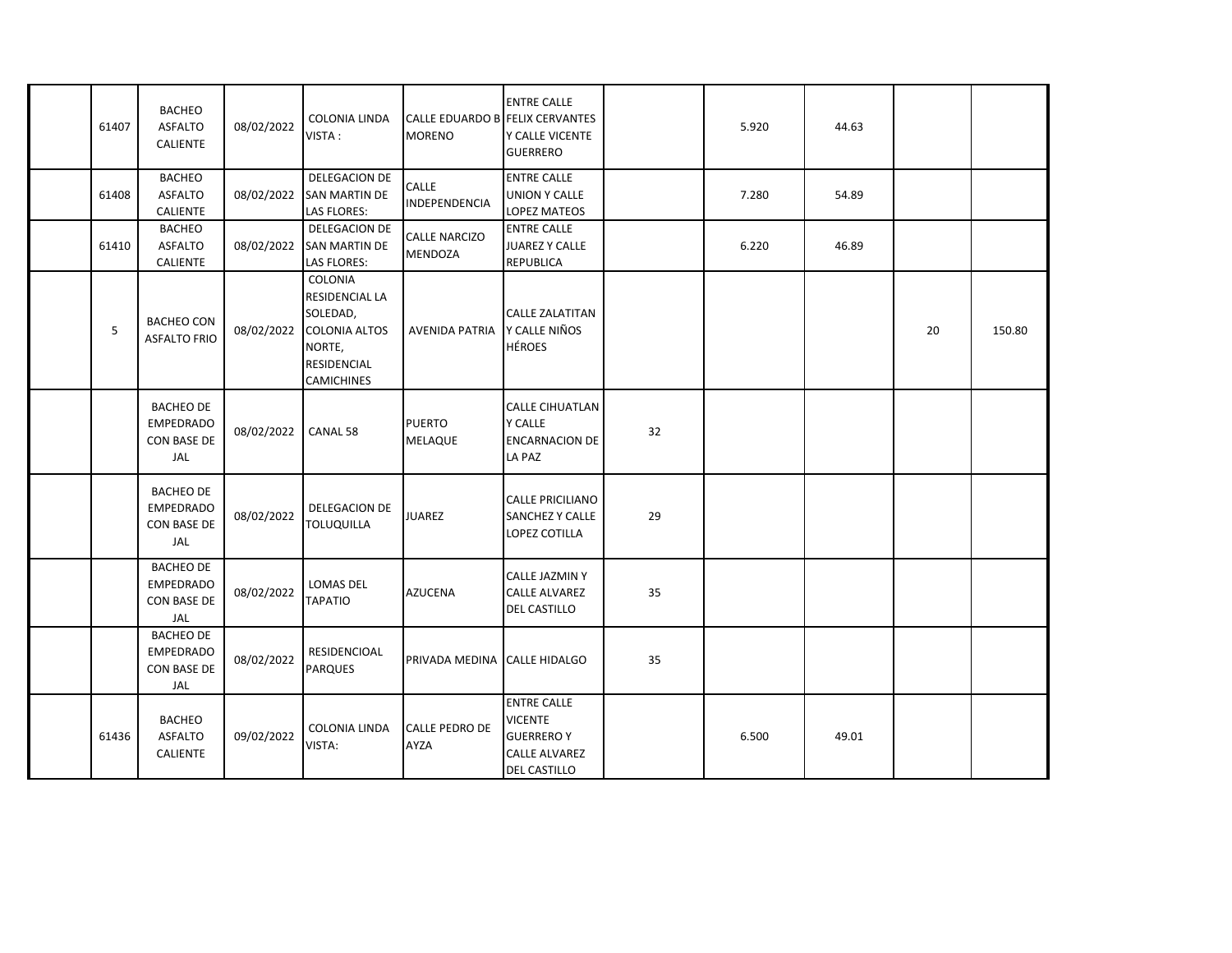| 61454 | <b>BACHEO</b><br><b>ASFALTO</b><br><b>CALIENTE</b>                | 09/02/2022 | COLONIAL<br>TLAQUEPAQUE:                                            | <b>CALLE GLENDALE</b>                   | <b>ENTRE LATERAL</b><br>DE AVENIDA<br>LAZARO<br><b>CARDENASY</b><br><b>CALLE REPUBLICA</b><br>DE GUATEMALA |    | 7.060 | 52.23 |  |
|-------|-------------------------------------------------------------------|------------|---------------------------------------------------------------------|-----------------------------------------|------------------------------------------------------------------------------------------------------------|----|-------|-------|--|
| 61455 | <b>BACHEO</b><br><b>ASFALTO</b><br><b>CALIENTE</b>                | 09/02/2022 | <b>FRACCIONAMIENT CALLE REAL DE</b><br>O REAL<br><b>CAMICHINES:</b> | <b>LAS PALMAS</b>                       | <b>ENTRE CALLE</b><br>NIÑOS HEROES Y<br><b>CALLE REAL DE</b><br><b>CAMICHINES</b>                          |    | 6.660 | 50.21 |  |
|       | <b>BACHEO DE</b><br><b>EMPEDRADO</b><br>CON BASE DE<br>JAL        | 09/02/2022 | DELEGACION DE<br><b>TOLUQUILLA</b>                                  | <b>JUAREZ</b>                           | CALLE ARROYO<br>CHICO Y CALLE<br>LOPEZ COTILLA                                                             | 29 |       |       |  |
|       | <b>BACHEO DE</b><br><b>EMPEDRADO</b><br><b>CON BASE DE</b><br>JAL | 09/02/2022 | CANAL 58                                                            | <b>PUERTO</b><br><b>MELAQUE</b>         | <b>CALLE CIHUATLAN</b><br><b>Y CALLE</b><br><b>ENCARNACION DE</b><br>LA PAZ                                | 27 |       |       |  |
|       | <b>BACHEO DE</b><br><b>EMPEDRADO</b><br><b>CON BASE DE</b><br>JAL | 09/02/2022 | <b>LOMAS DEL</b><br><b>TAPATIO</b>                                  | <b>AZUCENA</b>                          | CALLE JAZMIN Y<br><b>CALLE ALVAREZ</b><br>DEL CASTILLO                                                     | 26 |       |       |  |
|       | <b>BACHEO DE</b><br><b>EMPEDRADO</b><br>CON BASE DE<br>JAL        | 09/02/2022 | RESIDENCIOAL<br><b>PARQUES</b>                                      | PRIVADA MEDINA                          | <b>CALLE HIDALGO</b>                                                                                       | 20 |       |       |  |
|       | <b>BACHEO DE</b><br><b>EMPEDRADO</b><br><b>CON BASE DE</b><br>JAL | 10/02/2022 | CANAL 58                                                            | <b>PUERTO</b><br><b>MELAQUE</b>         | <b>CALLE CIHUATLAN</b><br><b>Y CALLE</b><br><b>ENCARNACION DE</b><br>LA PAZ                                | 26 |       |       |  |
| 61493 | <b>BACHEO</b><br><b>ASFALTO</b><br><b>CALIENTE</b>                | 10/02/2022 | <b>COLONIA LOS</b><br>ALTOS:                                        | <b>CALLE FRANCISCO</b><br><b>UGARTE</b> | <b>ENTRE CALLE</b><br><b>RAYON Y CALLE</b><br><b>SEVERO DIAZ</b>                                           |    | 6.690 | 50.44 |  |
| 61468 | <b>BACHEO</b><br><b>ASFALTO</b><br>CALIENTE                       | 10/02/2022 | COLONIA<br>QUINTERO                                                 | <b>CALLE REPUBLICA</b><br>DE PANAMA     | <b>ENTRE CALLE RIO</b><br><b>SECO Y CALLE</b><br><b>GLENDALE</b>                                           |    | 6.700 | 50.51 |  |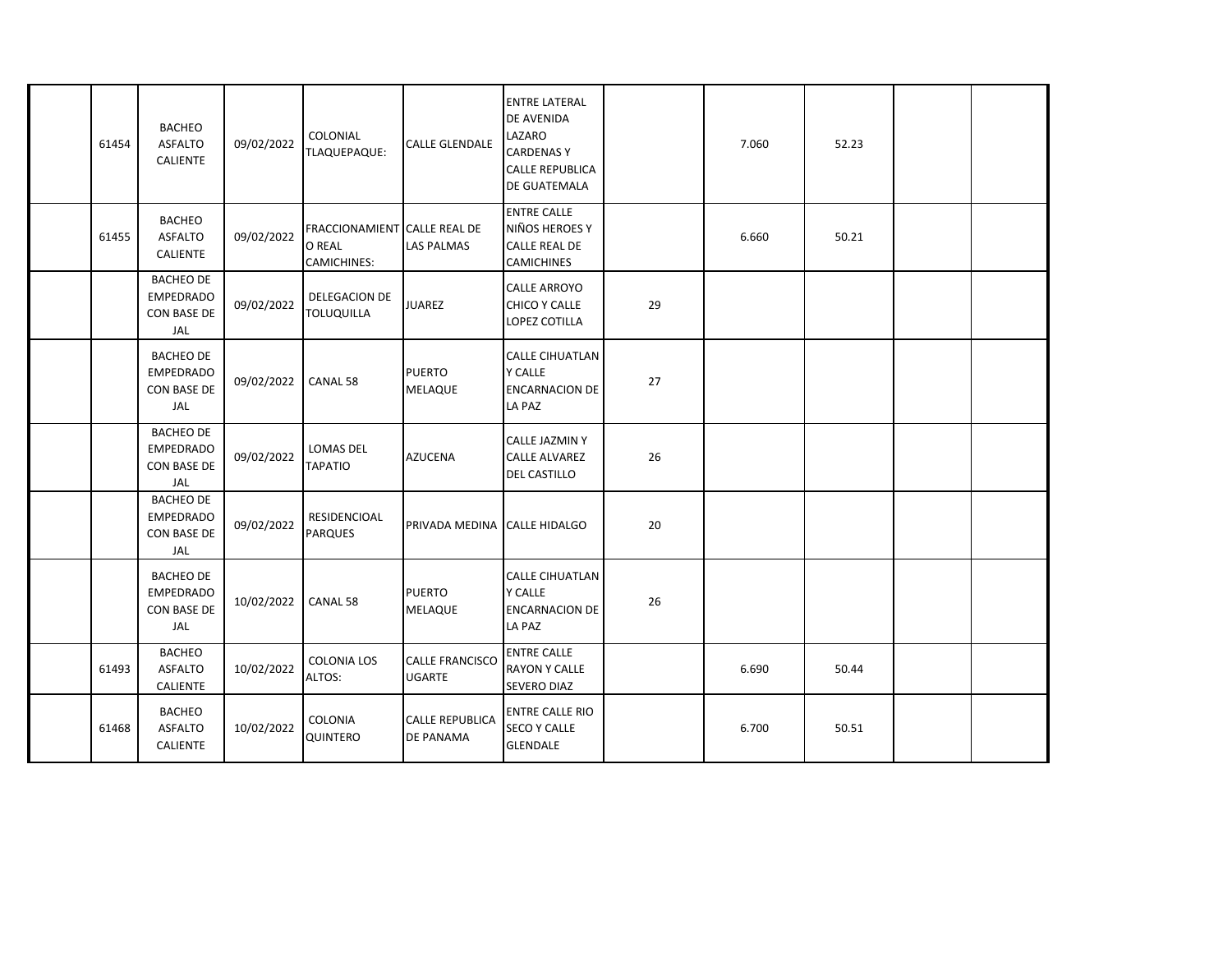| 61470          | <b>BACHEO</b><br><b>ASFALTO</b><br><b>CALIENTE</b>                | 10/02/2022 | COLONIAL<br>TLAQUEPAQUE:                       | <b>CALLE GLENDALE</b>                                      | <b>ENTRE LATERAL</b><br><b>DE AVENIDA</b><br>LAZARO<br><b>CARDENASY</b><br><b>CALLE REPUBLICA</b><br>DE GUATEMALA |    | 7.340 | 55.34 |                |       |
|----------------|-------------------------------------------------------------------|------------|------------------------------------------------|------------------------------------------------------------|-------------------------------------------------------------------------------------------------------------------|----|-------|-------|----------------|-------|
|                | <b>BACHEO DE</b><br><b>EMPEDRADO</b><br><b>CON BASE DE</b><br>JAL | 10/02/2022 | DELEGACION DE<br><b>TOLUQUILLA</b>             | <b>MORELOS</b>                                             | <b>CALLE ARROLLO</b><br><b>CHICO Y CAKLLE</b><br><b>AQUILES SERDAN</b>                                            | 26 |       |       |                |       |
|                | <b>BACHEO DE</b><br><b>EMPEDRADO</b><br><b>CON BASE DE</b><br>JAL | 10/02/2022 | LOMAS DEL<br><b>TAPATIO</b>                    | <b>AZUCENA</b>                                             | <b>CALLE ALVAREZ</b><br>DEL CASTILLO Y<br>CALLE<br><b>CHIRIMOLLA</b>                                              | 35 |       |       |                |       |
|                | <b>BACHEO DE</b><br><b>EMPEDRADO</b><br><b>CON BASE DE</b><br>JAL | 10/02/2022 | <b>RESIDENCIOAL</b><br><b>PARQUES</b>          | PRIVADA MEDINA CALLE HIDALGO                               |                                                                                                                   | 45 |       |       |                |       |
| 61532          | <b>BACHEO</b><br><b>ASFALTO</b><br><b>CALIENTE</b>                | 11/02/2022 | <b>COLONIA LINDA</b><br>VISTA:                 | <b>CALLE EDUARDO B FELIX CERVANTES</b><br><b>MORENO</b>    | <b>ENTRE CALLE</b><br>Y CALLE VICENTE<br><b>GUERRERO</b>                                                          |    | 6.540 | 49.31 |                |       |
| 61522          | <b>BACHEO</b><br><b>ASFALTO</b><br><b>CALIENTE</b>                | 11/02/2022 | COLONIAL<br>TLAQUEPAQUE:                       | <b>CALLE GLENDALE</b>                                      | <b>ENTRE LATERAL</b><br>DE AVENIDA<br>LAZARO<br><b>CARDENASY</b><br><b>CALLE REPUBLICA</b><br>DE GUATEMALA        |    | 7.180 | 54.13 |                |       |
| 61538          | <b>BACHEO</b><br><b>ASFALTO</b><br><b>CALIENTE</b>                | 11/02/2022 | <b>FRACCIONAMIENT</b><br>O REAL<br>CAMICHINES: | CALLE REAL DE<br>LAS ARAUCAREAS CALLE                      | <b>ENTRE CALLE</b><br><b>AMARANTO Y</b><br><b>AHUEHUETES</b>                                                      |    | 7.290 | 54.96 |                |       |
| $\overline{7}$ | <b>BACHEO CON</b><br><b>ASFALTO FRIO</b>                          | 11/02/2022 | <b>COLONIA EL</b><br>ÁLAMO                     | CALLE LATERAL DE MATAMOROS Y<br>AVENIDA LÁZARO<br>CÁRDENAS | <b>CALLE</b><br>CARRETERA<br><b>CHAPALA</b><br><b>GUADALAJARA</b>                                                 |    |       |       | $\overline{7}$ | 52.78 |
| $\overline{7}$ | <b>BACHEO CON</b><br><b>ASFALTO FRIO</b>                          | 11/02/2022 | COLONIA<br><b>HIDALGO</b>                      | <b>VICENTE</b><br><b>GUERRERO</b>                          | A SU CRUCE CON<br>PRIVADA VICENTE<br><b>GUERRERO</b>                                                              |    |       |       | $\overline{2}$ | 15.08 |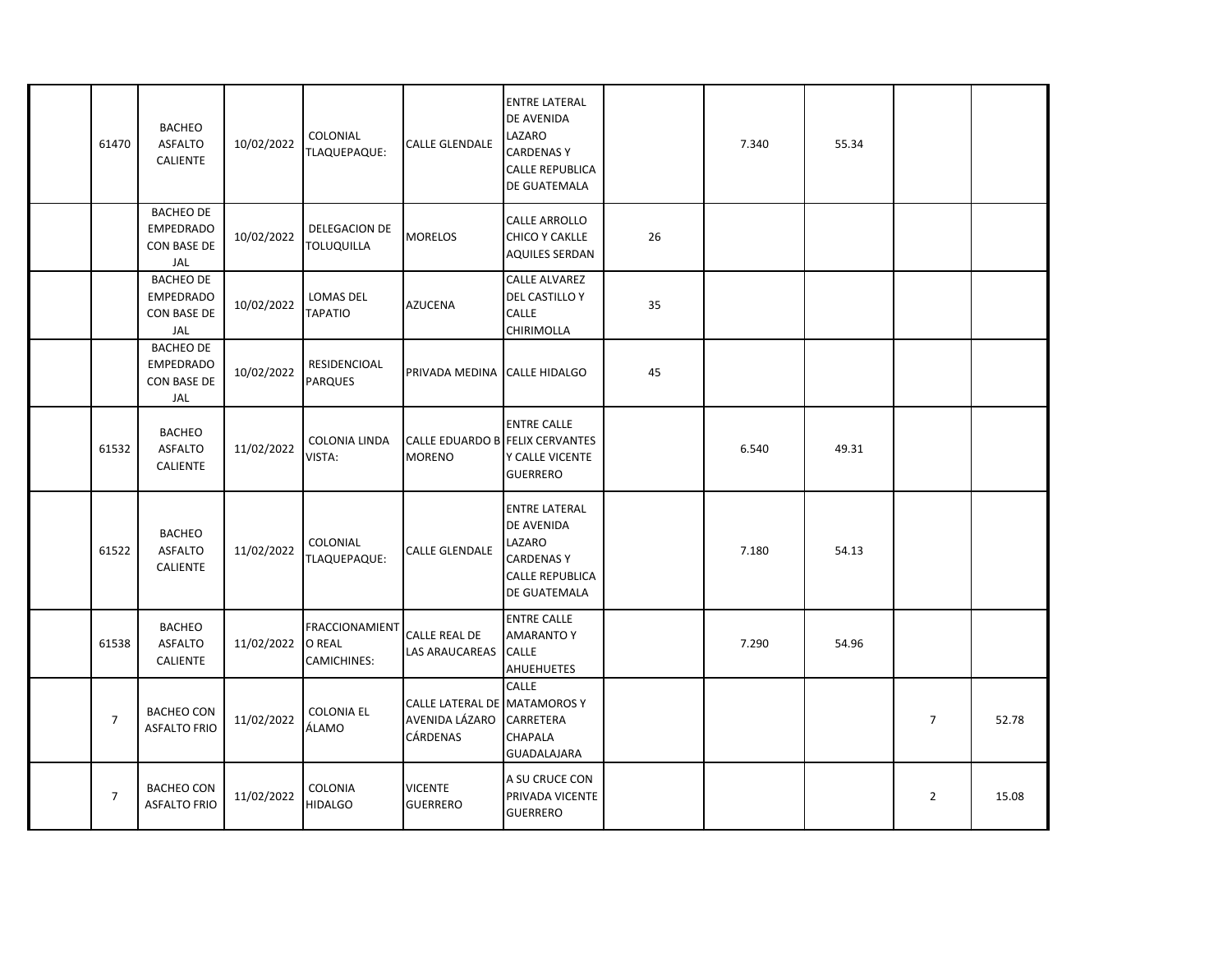|       | <b>BACHEO DE</b><br><b>EMPEDRADO</b><br>CON BASE DE<br>JAL        | 11/02/2022 | <b>DELEGACION DE</b><br><b>TOLUQUILLA</b>             | <b>MORELOS</b>                          | CALLE ARROLLO<br>CHICO Y CAKLLE<br><b>AQUILES SERDAN</b>                          | 26 |       |       |   |       |
|-------|-------------------------------------------------------------------|------------|-------------------------------------------------------|-----------------------------------------|-----------------------------------------------------------------------------------|----|-------|-------|---|-------|
|       | <b>BACHEO DE</b><br><b>EMPEDRADO</b><br><b>CON BASE DE</b><br>JAL | 11/02/2022 | CANAL 58                                              | <b>PUERTO</b><br>MELAQUE                | <b>CALLE CIHUATLAN</b><br><b>Y CALLE</b><br><b>ENCARNACION DE</b><br>LA PAZ       | 28 |       |       |   |       |
|       | <b>BACHEO DE</b><br><b>EMPEDRADO</b><br>CON BASE DE<br>JAL        | 11/02/2022 | <b>LOMAS DEL</b><br><b>TAPATIO</b>                    | <b>AZUCENA</b>                          | <b>CALLE ALVAREZ</b><br><b>DEL CASTILLO Y</b><br><b>CALLE</b><br>CHIRIMOLLA       | 25 |       |       |   |       |
|       | <b>BACHEO DE</b><br><b>EMPEDRADO</b><br>CON BASE DE<br>JAL        | 11/02/2022 | RESIDENCIOAL<br><b>PARQUES</b>                        | PRIVADA MEDINA                          | <b>CALLE HIDALGO</b>                                                              | 30 |       |       |   |       |
| 7     | <b>BACHEO CON</b><br><b>ASFALTO FRIO</b>                          | 11/02/2022 | <b>ZONA CENTRAL</b><br><b>NUEVA</b>                   | <b>CARRETERA LIBRE</b><br>A ZAPOTLANEJO | <b>CALLE AVENIDA</b><br><b>PATRIA</b>                                             |    |       |       | 6 | 45.24 |
| 61576 | <b>BACHEO</b><br><b>ASFALTO</b><br><b>CALIENTE</b>                | 14/02/2022 | CANAL 58:                                             | <b>CALLE</b><br>MANZANILLO              | <b>ENTRE CALLE</b><br><b>CIHUATLANY</b><br><b>CALLE PUERTO</b><br>VALLARTA        |    | 7.080 | 53.38 |   |       |
| 61581 | <b>BACHEO</b><br><b>ASFALTO</b><br><b>CALIENTE</b>                | 14/02/2022 | DELEGACION DE<br><b>SANTA ANITA:</b>                  | <b>CALLE AQUILES</b><br>SERDAN          | <b>ENTRE CALLE</b><br><b>CAMINO A LA</b><br><b>CALERILLA Y CALLE</b><br>POZO ROJO |    | 8.760 | 66.05 |   |       |
| 61554 | <b>BACHEO</b><br><b>ASFALTO</b><br><b>CALIENTE</b>                | 14/02/2022 | <b>FRACCIONAMIENT</b><br>O REAL<br><b>CAMICHINES:</b> | <b>REAL DE LOS</b><br><b>ALMENDROS</b>  | <b>ENTRE CALLE REAL</b><br>DE LOS ABETOS Y<br>CALLE REAL DE<br><b>LOS FRESNOS</b> |    | 7.540 | 56.85 |   |       |
|       | <b>BACHEO DE</b><br><b>EMPEDRADO</b><br>CON BASE DE<br>JAL        | 14/02/2022 | DELEGACION DE<br><b>TOLUQUILLA</b>                    | <b>MORELOS</b>                          | CALLE ARROLLO<br>CHICO Y CAKLLE<br><b>AQUILES SERDAN</b>                          | 28 |       |       |   |       |
|       | <b>BACHEO DE</b><br><b>EMPEDRADO</b><br>CON BASE DE<br>JAL        | 14/02/2022 | CANAL 58                                              | <b>PUERTO</b><br><b>MELAQUE</b>         | <b>CALLE CIHUATLAN</b><br><b>Y CALLE</b><br><b>ENCARNACION DE</b><br>LA PAZ       | 20 |       |       |   |       |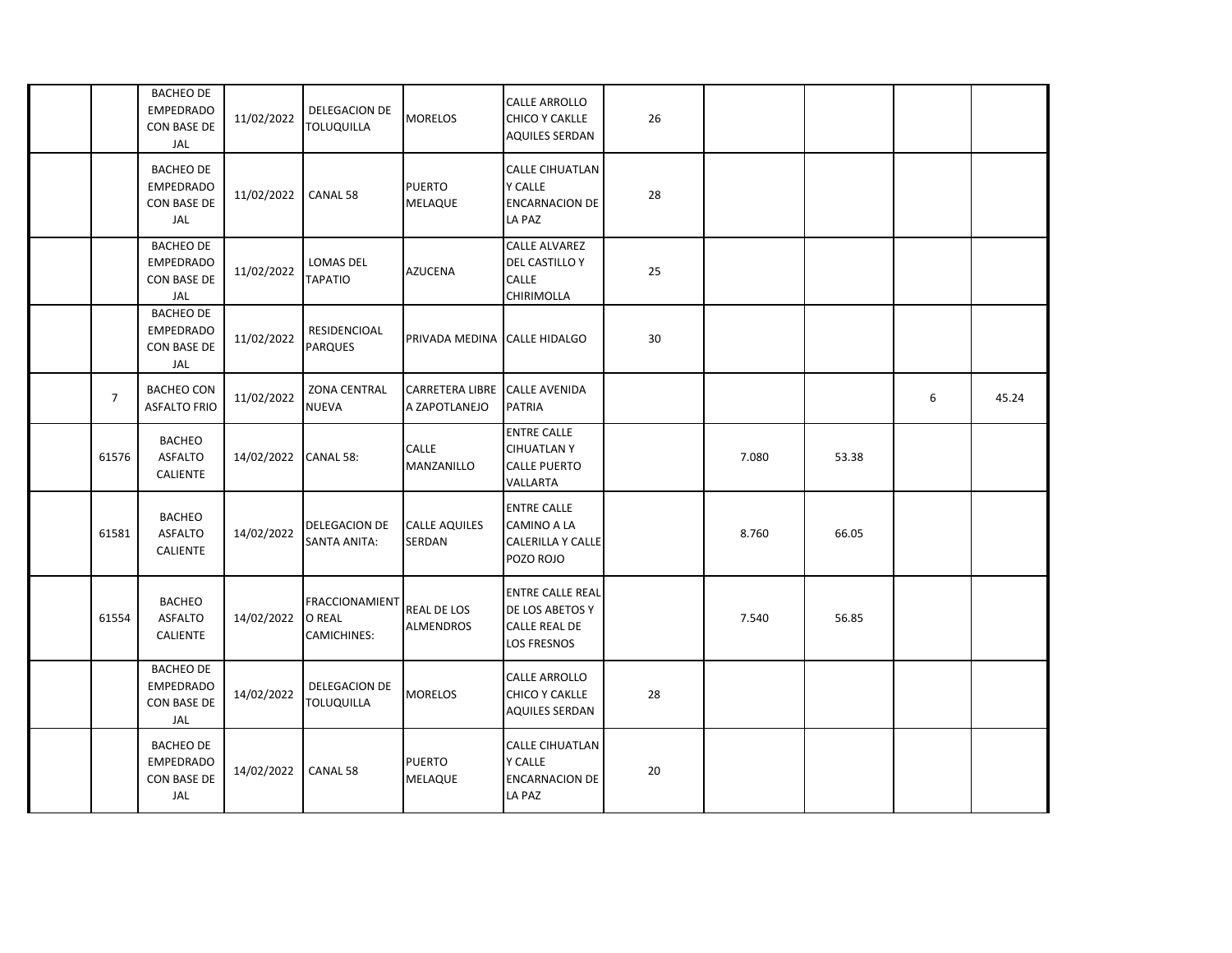|       | <b>BACHEO DE</b><br><b>EMPEDRADO</b><br><b>CON BASE DE</b><br>JAL | 14/02/2022 | <b>LOMAS DEL</b><br><b>TAPATIO</b>                                    | <b>AZUCENA</b>                                        | <b>CALLE MANZANA</b><br>Y CALLE TAPATIO                                           | 23 |       |       |  |
|-------|-------------------------------------------------------------------|------------|-----------------------------------------------------------------------|-------------------------------------------------------|-----------------------------------------------------------------------------------|----|-------|-------|--|
|       | <b>BACHEO DE</b><br><b>EMPEDRADO</b><br>CON BASE DE<br>JAL        | 14/02/2022 | RESIDENCIOAL<br><b>PARQUES</b>                                        | PRIVADA MEDINA                                        | <b>CALLE HIDALGO</b>                                                              | 25 |       |       |  |
| 61615 | <b>BACHEO</b><br><b>ASFALTO</b><br><b>CALIENTE</b>                | 15/02/2022 | CANAL 58                                                              | <b>CALLE</b><br><b>ENCARNACION DE CALLE</b><br>LA PAZ | A SU CRUCE CON<br>MANZANILLO                                                      |    | 7.160 | 53.98 |  |
| 61599 | <b>BACHEO</b><br><b>ASFALTO</b><br><b>CALIENTE</b>                | 15/02/2022 | DELEGACION DE<br>SANTA ANITA:                                         | <b>CALLE AQUILES</b><br>SERDAN                        | <b>ENTRE CALLE</b><br>POZO ROJO Y<br><b>CALLE</b><br><b>REVOLUCION</b>            |    | 5.350 | 40.33 |  |
| 61616 | <b>BACHEO</b><br><b>ASFALTO</b><br><b>CALIENTE</b>                | 15/02/2022 | <b>FRACCIONAMIENT CALLE</b><br>O HACIENDAS SAN MOMNTECARMEI<br>JOSE : | O                                                     | <b>ENTRE CALLE</b><br>CAMINO REAL A<br><b>COLIMA Y CALLE</b><br>PRIMAVERA         |    | 6.190 | 46.67 |  |
|       | <b>BACHEO DE</b><br><b>EMPEDRADO</b><br><b>CON BASE DE</b><br>JAL | 15/02/2022 | CANAL 58                                                              | <b>PUERTO</b><br>MELAQUE                              | <b>CALLLE BARRA DE</b><br><b>NAVIDAD Y CALLE</b><br><b>PUERTO</b><br>VALLARTA     | 24 |       |       |  |
|       | <b>BACHEO DE</b><br><b>EMPEDRADO</b><br><b>CON BASE DE</b><br>JAL | 15/02/2022 | DELEGACION DE<br><b>TOLUQUILLA</b>                                    | <b>MORELOS</b>                                        | CALLE ARROLLO<br><b>CHICO Y CAKLLE</b><br><b>AQUILES SERDAN</b>                   | 24 |       |       |  |
|       | <b>BACHEO DE</b><br><b>EMPEDRADO</b><br>CON BASE DE<br>JAL        | 15/02/2022 | LOMAS DEL<br><b>TAPATIO</b>                                           | <b>AZUCENA</b>                                        | <b>CALLE TAPATIO Y</b><br><b>CALLE</b><br><b>MANDARINA</b>                        | 32 |       |       |  |
|       | <b>BACHEO DE</b><br><b>EMPEDRADO</b><br>CON BASE DE<br>JAL        | 15/02/2022 | RESIDENCIOAL<br><b>PARQUES</b>                                        | PRIVADA MEDINA                                        | <b>CALLE HIDALGO</b>                                                              | 25 |       |       |  |
| 61655 | <b>BACHEO</b><br><b>ASFALTO</b><br><b>CALIENTE</b>                | 16/02/2022 | <b>COLONIA</b><br>HIDALGO:                                            | CALLE ROSALES                                         | <b>ENTRE CALLE</b><br><b>NICOLAS BRAVO Y</b><br><b>CALLE DEL</b><br><b>BOSQUE</b> |    | 6.750 | 50.89 |  |
| 61639 | <b>BACHEO</b><br><b>ASFALTO</b><br>CALIENTE                       | 16/02/2022 | RESIDENCIAL EL<br>TAPATIO:                                            | CALLE PUEBLA                                          | <b>ENTRE CALLE</b><br><b>COLONOS Y</b><br><b>CONSTITUCION DE</b><br>1857          |    | 6.790 | 51.19 |  |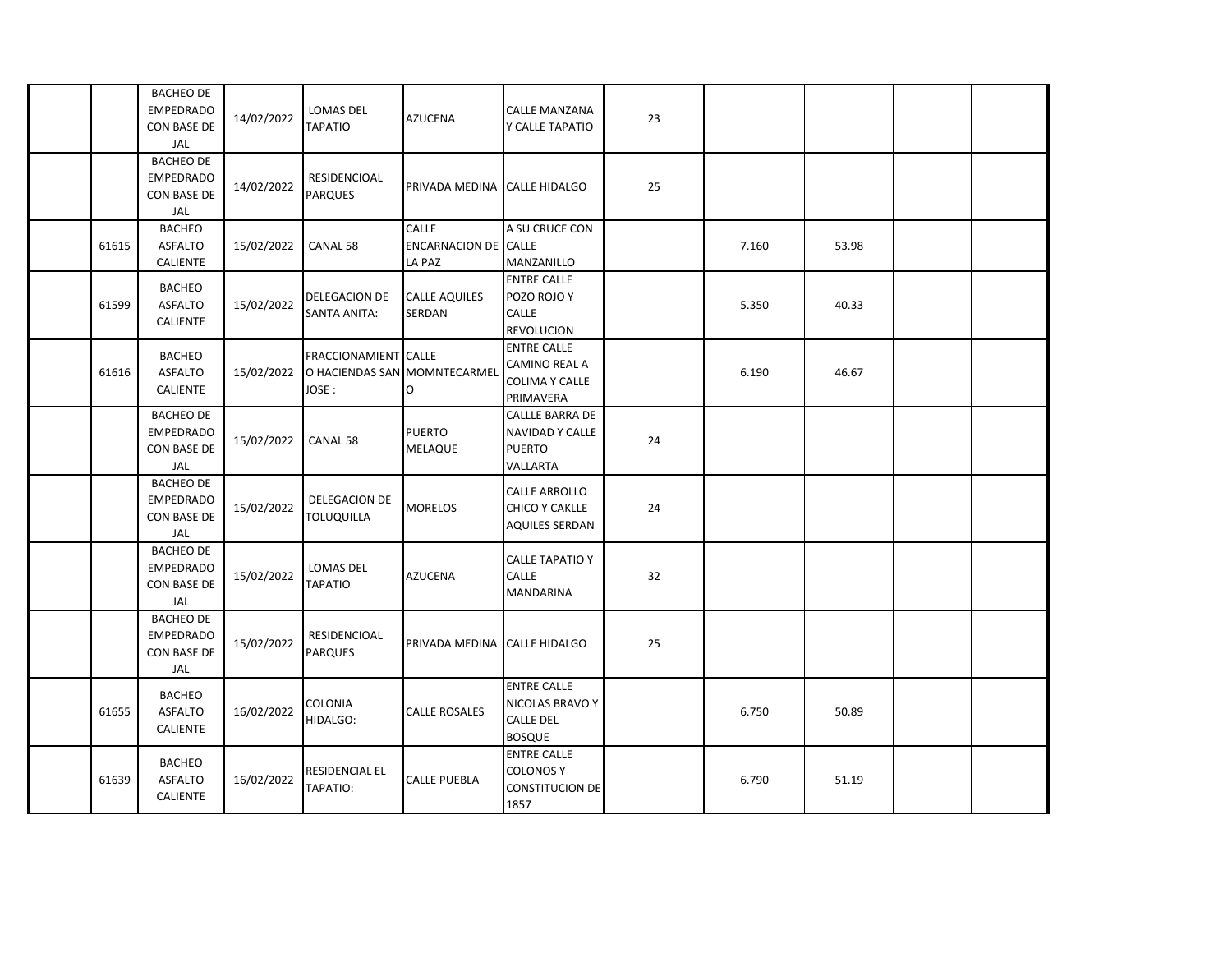| 61638 | <b>BACHEO</b><br><b>ASFALTO</b><br><b>CALIENTE</b>                | 16/02/2022 | DELEGACION DE<br>SANTA ANITA:                  | <b>CALLE AQUILES</b><br>SERDAN  | <b>ENTRE CALLE</b><br>POZOROJO Y<br>CARRETERA A SAN<br><b>SEBASTIAN EL</b><br><b>GRANDE</b> |    | 7.030 | 53.10 |  |
|-------|-------------------------------------------------------------------|------------|------------------------------------------------|---------------------------------|---------------------------------------------------------------------------------------------|----|-------|-------|--|
|       | <b>BACHEO DE</b><br><b>EMPEDRADO</b><br>CON BASE DE<br>JAL        | 16/02/2022 | CANAL 58                                       | <b>PUERTO</b><br>MELAQUE        | <b>CALLLE BARRA DE</b><br><b>NAVIDAD Y CALLE</b><br><b>PUERTO</b><br>VALLARTA               | 23 |       |       |  |
|       | <b>BACHEO DE</b><br><b>EMPEDRADO</b><br>CON BASE DE<br>JAL        | 16/02/2022 | DELEGACION DE<br><b>TOLUQUILLA</b>             | <b>MORELOS</b>                  | CALLE ARROLLO<br><b>CHICO Y CAKLLE</b><br><b>AQUILES SERDAN</b>                             | 26 |       |       |  |
|       | <b>BACHEO DE</b><br><b>EMPEDRADO</b><br>CON BASE DE<br>JAL        | 16/02/2022 | LOMAS DEL<br><b>TAPATIO</b>                    | <b>AZUCENA</b>                  | <b>CALLE TAPATIO Y</b><br><b>CALLE</b><br><b>MANDARINA</b>                                  | 22 |       |       |  |
|       | <b>BACHEO DE</b><br><b>EMPEDRADO</b><br>CON BASE DE<br>JAL        | 16/02/2022 | RESIDENCIOAL<br><b>PARQUES</b>                 | PRIVADA MEDINA                  | <b>CALLE HIDALGO</b>                                                                        | 40 |       |       |  |
| 61674 | <b>BACHEO</b><br><b>ASFALTO</b><br>CALIENTE                       | 17/02/2022 | DELEGACION DE<br>LAS JUNTAS:                   | <b>CALLE PEDRERA:</b>           | <b>ENTRE</b><br>CARRETERA<br><b>GUADALAJARA</b><br>CHAPALA Y CALLE<br>CARRANZA              |    | 6.710 | 50.59 |  |
| 61676 | <b>BACHEO</b><br><b>ASFALTO</b><br>CALIENTE                       | 17/02/2022 | DELEGACION DE<br><b>SANTA ANITA:</b>           | <b>CALLE AQUILES</b><br>SERDAN: | <b>ENTRE CALLE</b><br>POZOROJO Y<br>CARRETERA A SAN<br><b>SEBASTIAN EL</b><br><b>GRANDE</b> |    | 7.300 | 55.04 |  |
| 61698 | <b>BACHEO</b><br><b>ASFALTO</b><br><b>CALIENTE</b>                | 17/02/2022 | <b>FRACCIONAMIENT</b><br>O REAL<br>CAMICHINES: | CALLE REAL DE<br>LOS ALMENDROS: | <b>ENTRE CALLE REAL</b><br>DE LOS ABETOS Y<br><b>CALLE REAL DE</b><br>LOS ENCINOS           |    | 6.850 | 51.64 |  |
|       | <b>BACHEO DE</b><br><b>EMPEDRADO</b><br><b>CON BASE DE</b><br>JAL | 17/02/2022 | DELEGACION DE<br><b>TOLUQUILLA</b>             | <b>MORELOS</b>                  | CALLE DIONICIO<br><b>RODRIGUEZY</b><br><b>CALLE ANTONIO</b><br><b>TORRES</b>                | 15 |       |       |  |
|       | <b>BACHEO DE</b><br><b>EMPEDRADO</b><br>CON BASE DE<br>JAL        | 17/02/2022 | <b>LOMAS DEL</b><br><b>TAPATIO</b>             | <b>AZUCENA</b>                  | <b>CALLE TAPATIO Y</b><br><b>CALLE</b><br><b>MANDARINA</b>                                  | 26 |       |       |  |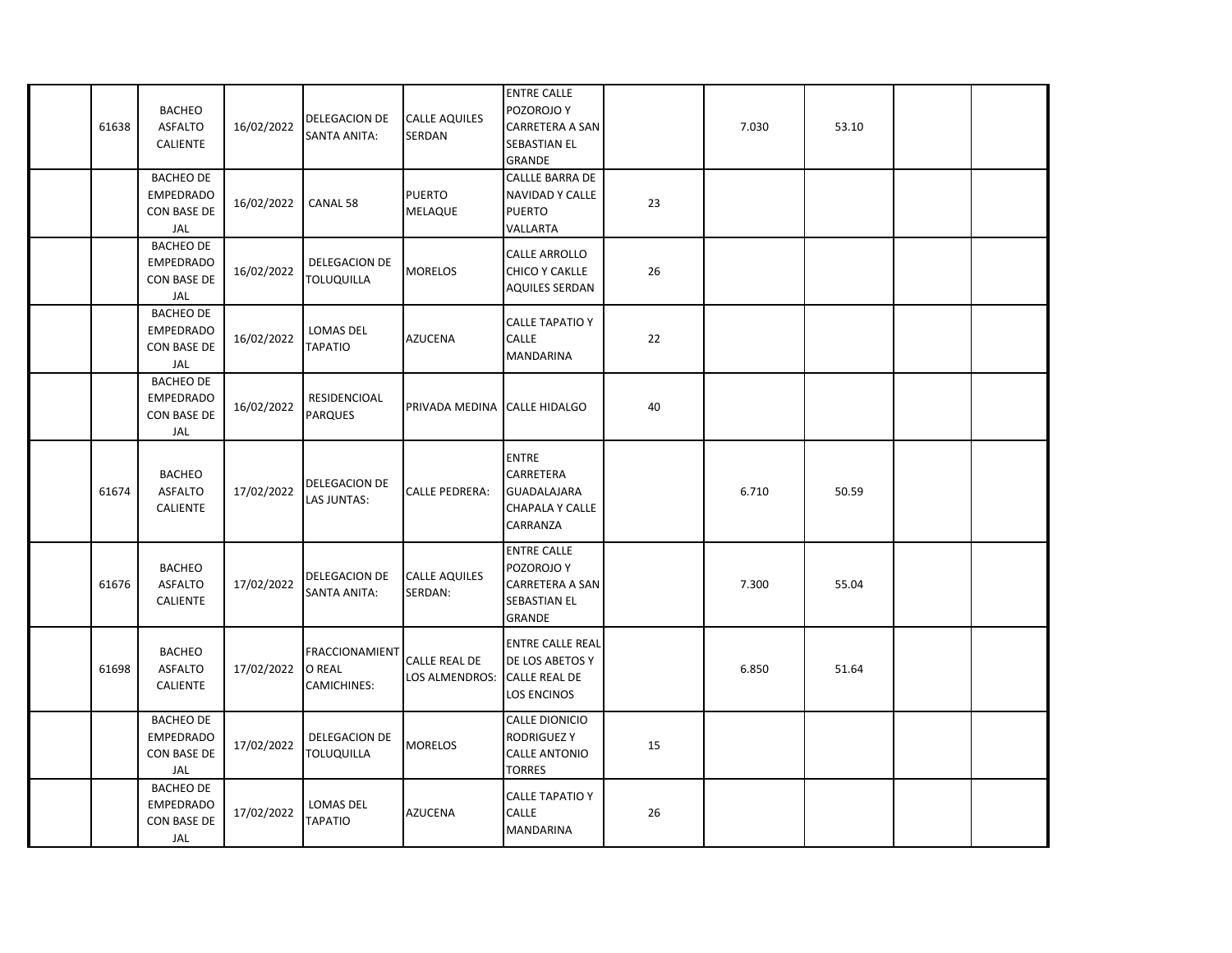|       | <b>BACHEO DE</b><br><b>EMPEDRADO</b><br>CON BASE DE<br><b>JAL</b>        | 17/02/2022 | <b>RESIDENCIOAL</b><br><b>PARQUES</b>                  | PRIVADA MEDINA                                     | <b>CALLE HIDALGO</b>                                                                                   | 30 |       |       |  |
|-------|--------------------------------------------------------------------------|------------|--------------------------------------------------------|----------------------------------------------------|--------------------------------------------------------------------------------------------------------|----|-------|-------|--|
| 61752 | <b>BACHEO</b><br><b>ASFALTO</b><br>CALIENTE                              | 18/02/2022 | COLONIA LAS<br><b>HUERTAS:</b>                         | <b>CALLE CHICO</b>                                 | A SU CRUCE CON<br><b>CALLE MORA</b>                                                                    |    | 7.620 | 57.45 |  |
| 61731 | <b>BACHEO</b><br><b>ASFALTO</b><br>CALIENTE                              | 18/02/2022 | DELEGACION DE<br>LAS JUNTAS:                           | <b>CALLE PEDRERA</b>                               | <b>ENTRE CALLE</b><br><b>CARRANZA Y</b><br>CALLE HIDALGO                                               |    | 6.590 | 49.68 |  |
| 61727 | <b>BACHEO</b><br><b>ASFALTO</b><br><b>CALIENTE</b>                       | 18/02/2022 | DELEGACION DE<br><b>SAN PEDRITO:</b>                   | <b>CARRETERA LIBRE</b><br>A ZAPOTLANEJO            | A SU CRUCE CON<br>CALLE 18 DE<br><b>MARZO</b>                                                          |    | 7.500 | 56.55 |  |
|       | <b>BACHEO DE</b><br><b>EMPEDRADO</b><br>CON BASE DE<br>JAL               | 18/02/2022 | DELEGACION DE<br><b>TOLUQUILLA</b>                     | <b>ANTONIO BRAVO</b>                               | CALLE GONZALEZ<br><b>GALLO Y ANILLO</b><br>PERIFERICO                                                  | 15 |       |       |  |
|       | <b>BACHEO DE</b><br><b>EMPEDRADO</b><br><b>CON BASE DE</b><br><b>JAL</b> | 18/02/2022 | <b>EL VERGEL</b>                                       | <b>DEPORTES</b>                                    | CALLE JUAN DE LA<br><b>BARRERA Y CALLE</b><br>CARDENAL                                                 | 27 |       |       |  |
|       | <b>BACHEO DE</b><br><b>EMPEDRADO</b><br>CON BASE DE<br>JAL               | 18/02/2022 | LOMAS DEL<br><b>TAPATIO</b>                            | <b>AZUCENA</b>                                     | <b>CALLE TAPATIO Y</b><br>CALLE<br><b>MANDARINA</b>                                                    | 26 |       |       |  |
|       | <b>BACHEO DE</b><br><b>EMPEDRADO</b><br>CON BASE DE<br>JAL               | 18/02/2022 | RESIDENCIOAL<br><b>PARQUES</b>                         | PRIVADA MEDINA                                     | <b>CALLE HIDALGO</b>                                                                                   | 30 |       |       |  |
| 61785 | <b>BACHEO</b><br><b>ASFALTO</b><br><b>CALIENTE</b>                       | 21/02/2022 | CABECERA<br>MUNICIPAL:                                 | <b>CALLE JALISCO</b>                               | <b>ENTRE CALLE</b><br><b>ZALATITANY</b><br>CALLE<br>VENUSTIANO<br>CARRANZA                             |    | 6.430 | 48.48 |  |
| 61786 | <b>BACHEO</b><br><b>ASFALTO</b><br><b>CALIENTE</b>                       | 21/02/2022 | <b>FRACCIONAMIENT</b><br><b>O REAL</b><br>CAMICHINES:  | <b>CALLE REAL DE</b><br><b>LOS FRESNOS</b>         | <b>ENTRE CALLE REAL</b><br>DE LOS<br><b>ALMENDROS Y</b><br><b>CALLE REAL DE</b><br><b>LOS TORONJOS</b> |    | 6.480 | 48.85 |  |
| 61807 | <b>BACHEO</b><br><b>ASFALTO</b><br><b>CALIENTE</b>                       | 21/02/2022 | <b>FRACCIONAMIENT</b><br>O RESIDENCIAL<br>ALA SOLEDAD: | <b>CALLE FRAY</b><br>NICOLAS ORNELAS LUIS ALFARO Y | <b>ENTRE CALLE SAN</b><br>JACINTO Y CALLE<br>PIÑA                                                      |    | 6.830 | 51.49 |  |
|       | <b>BACHEO</b><br><b>ASFALTO</b><br><b>CALIENTE</b>                       | 21/02/2022 |                                                        |                                                    |                                                                                                        |    | 7.500 | 56.55 |  |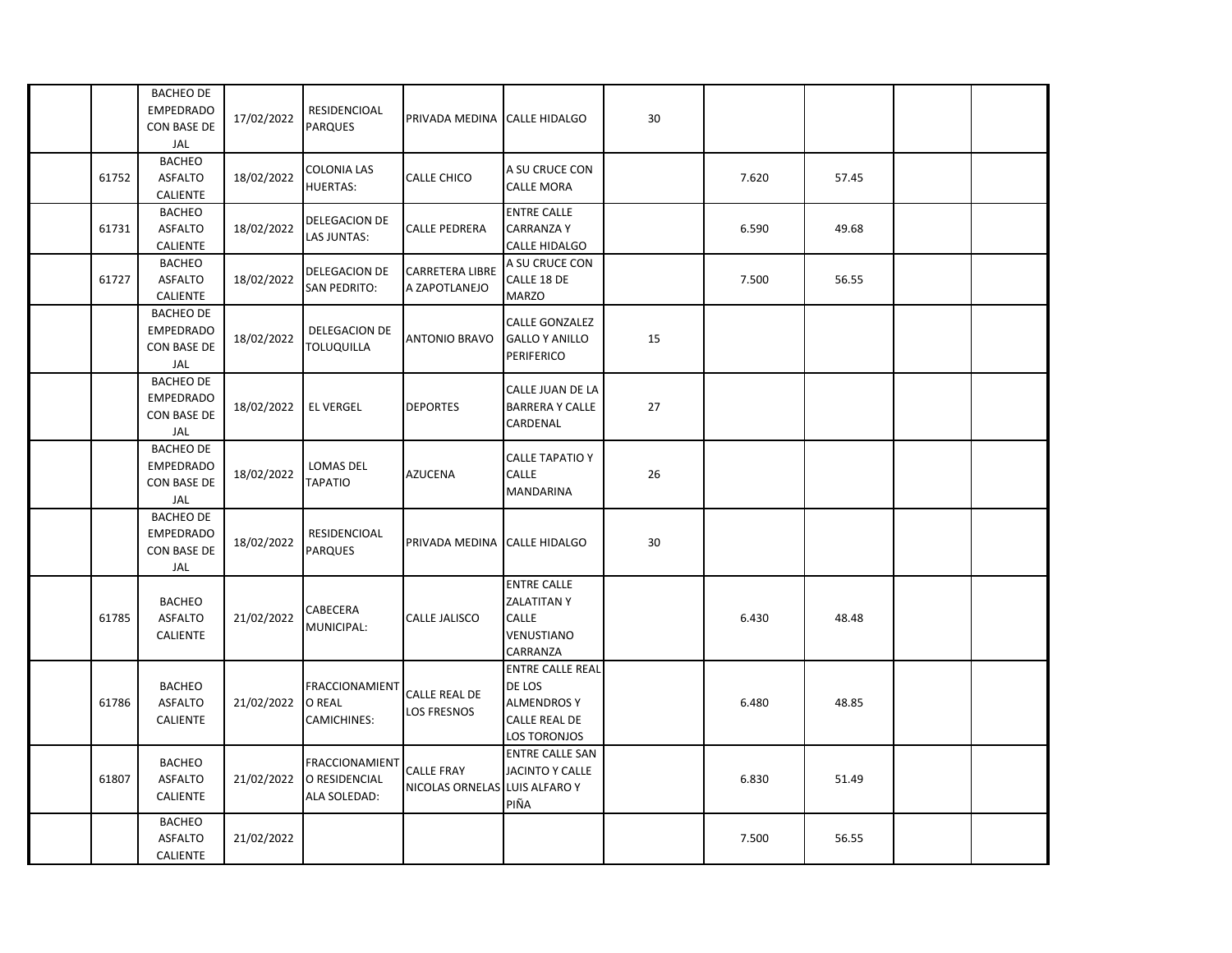|       | <b>BACHEO DE</b><br><b>EMPEDRADO</b><br>CON BASE DE<br>JAL        | 21/02/2022 | <b>DELEGACION DE</b><br><b>TOLUQUILLA</b> | <b>ANTONIO BRAVO</b>                   | <b>CALLE GONZALEZ</b><br><b>GALLO Y ANILLO</b><br>PERIFERICO    | 17 |       |       |  |
|-------|-------------------------------------------------------------------|------------|-------------------------------------------|----------------------------------------|-----------------------------------------------------------------|----|-------|-------|--|
|       | <b>BACHEO DE</b><br><b>EMPEDRADO</b><br>CON BASE DE<br>JAL        | 21/02/2022 | <b>EL VERGEL</b>                          | <b>DEPORTES</b>                        | CALLE JUAN DE LA<br><b>BARRERA Y CALLE</b><br>CARDENAL          | 27 |       |       |  |
|       | <b>BACHEO DE</b><br><b>EMPEDRADO</b><br>CON BASE DE<br>JAL        | 21/02/2022 | LOMAS DEL<br><b>TAPATIO</b>               | <b>AZUCENA</b>                         | <b>CALLE TAPATIO Y</b><br><b>CALLE</b><br><b>MANDARINA</b>      | 27 |       |       |  |
|       | <b>BACHEO DE</b><br><b>EMPEDRADO</b><br><b>CON BASE DE</b><br>JAL | 21/02/2022 | RESIDENCIOAL<br><b>PARQUES</b>            | PRIVADA MEDINA                         | <b>CALLE HIDALGO</b>                                            | 30 |       |       |  |
| 61848 | <b>BACHEO</b><br><b>ASFALTO</b><br>CALIENTE                       | 22/02/2022 | COLONIA<br>ARROLLO DE LAS<br>FLORES:      | <b>CALLE SANTA</b><br><b>MARIA</b>     | EN SU CRUCE CON<br><b>CALLE CLAVEL</b>                          |    | 7.570 | 57.07 |  |
| 61830 | <b>BACHEO</b><br><b>ASFALTO</b><br><b>CALIENTE</b>                | 22/02/2022 | COLONIA<br><b>GUAYABITOS:</b>             | CALLE LA<br><b>CUYUCUATA</b>           | <b>ENTRE CALLE</b><br><b>TIZAPAN Y CALLE</b><br>AMAPOLA         |    | 7.620 | 57.45 |  |
| 61849 | <b>BACHEO</b><br><b>ASFALTO</b><br>CALIENTE                       | 22/02/2022 | COLONIA LAS<br>JUNTAS:                    | <b>CALLE EMILIANO</b><br>ZAPATA        | <b>ENTRE CALLE</b><br>LIBERTAD Y CALLE<br><b>HIDALGO</b>        |    | 6.680 | 50.36 |  |
|       | <b>BACHEO DE</b><br><b>EMPEDRADO</b><br>CON BASE DE<br>JAL        | 22/02/2022 | DELEGACION DE<br><b>TOLUQUILLA</b>        | <b>ANTONIO BRAVO</b>                   | <b>CALLE GONZALEZ</b><br><b>GALLO Y ANILLO</b><br>PERIFERICO    | 19 |       |       |  |
|       | <b>BACHEO DE</b><br><b>EMPEDRADO</b><br>CON BASE DE<br>JAL        | 22/02/2022 | <b>EL VERGEL</b>                          | <b>DEPORTES</b>                        | CALLE JUAN DE LA<br><b>BARRERA Y CALLE</b><br>CARDENAL          | 30 |       |       |  |
|       | <b>BACHEO DE</b><br><b>EMPEDRADO</b><br>CON BASE DE<br>JAL        | 22/02/2022 | LOMAS DEL<br>ΤΑΡΑΤΙΟ                      | <b>AZUCENA</b>                         | <b>CALLE TAPATIO Y</b><br>CALLE<br><b>MANDARINA</b>             | 23 |       |       |  |
|       | <b>BACHEO DE</b><br><b>EMPEDRADO</b><br>CON BASE DE<br>JAL        | 22/02/2022 | RESIDENCIOAL<br><b>PARQUES</b>            | PRIVADA MEDINA CALLE HIDALGO           |                                                                 | 25 |       |       |  |
| 61864 | <b>BACHEO</b><br><b>ASFALTO</b><br><b>CALIENTE</b>                | 23/02/2022 | COLONIA<br>CABAÑAS:                       | <b>CALLE REPUBLICA</b><br>DE ARGENTINA | <b>ENTRE CALLE</b><br><b>INGENIERO TELLO</b><br>Y CALLE CABAÑAS |    | 6.760 | 50.02 |  |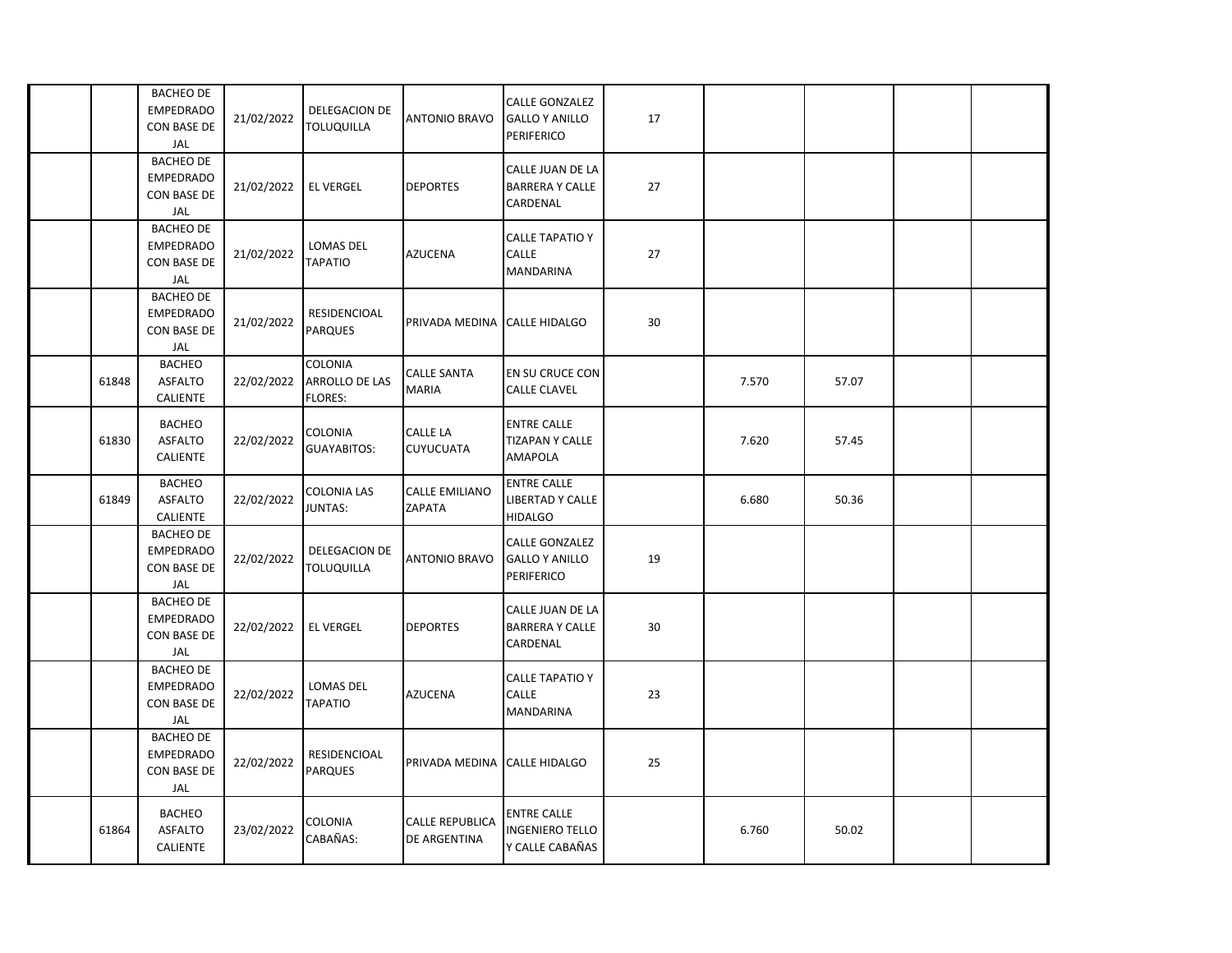| 61862 | <b>BACHEO</b><br><b>ASFALTO</b><br>CALIENTE                       | 23/02/2022 | <b>COLONIA CERRO</b><br><b>DEL CUATRO:</b> | PROLONGACION<br><b>GOBERNADOR</b><br><b>CURIEL</b> | <b>ENTRE CALLE FRAY</b><br>ANGELICO Y CALLE<br><b>TEATRO DE LAS</b><br>AMERICAS.                    |    | 7.570 | 57.07 |  |
|-------|-------------------------------------------------------------------|------------|--------------------------------------------|----------------------------------------------------|-----------------------------------------------------------------------------------------------------|----|-------|-------|--|
| 61878 | <b>BACHEO</b><br><b>ASFALTO</b><br>CALIENTE                       | 23/02/2022 | COLONIA LOMAS<br><b>DEL CUATRO:</b>        | CALLE LOMA<br>MIRAVALLE                            | <b>ENTRE CALLE</b><br>MIRADOR Y CALLE<br><b>EL ARROZ</b>                                            |    | 6.480 | 48.85 |  |
|       | <b>BACHEO</b><br><b>ASFALTO</b><br>CALIENTE                       | 23/02/2022 |                                            |                                                    |                                                                                                     |    | 6.990 | 52.70 |  |
|       | <b>BACHEO DE</b><br><b>EMPEDRADO</b><br>CON BASE DE<br>JAL        | 23/02/2022 | COLONIA<br><b>GUAYABITOS</b>               | <b>CALLE LIBERTAD</b>                              | <b>BENITO JUAREZY</b><br><b>GUADALUPE</b><br><b>VICTORIA</b>                                        | 20 |       |       |  |
|       | <b>BACHEO DE</b><br><b>EMPEDRADO</b><br>CON BASE DE<br>JAL        | 23/02/2022 | DELEGACION DE<br><b>TOLUQUILLA</b>         | <b>ANTONIO BRAVO</b>                               | CALLE GONZALEZ<br><b>GALLO Y ANILLO</b><br>PERIFERICO                                               | 20 |       |       |  |
|       | <b>BACHEO DE</b><br><b>EMPEDRADO</b><br>CON BASE DE<br>JAL        | 23/02/2022 | <b>EL VERGEL</b>                           | JAZMIN                                             | CALLE PINO Y<br>CALLE GARDENIA                                                                      | 24 |       |       |  |
|       | <b>BACHEO DE</b><br><b>EMPEDRADO</b><br><b>CON BASE DE</b><br>JAL | 23/02/2022 | RESIDENCIAL<br><b>PARQUES</b>              | PRIVADA MEDINA                                     | <b>CALLE HIDALGO</b>                                                                                | 22 |       |       |  |
| 61899 | <b>BACHEO</b><br>ASFALTO<br>CALIENTE                              | 24/02/2022 | COLONIA EL<br>ALAMO:                       | <b>LATERAL DE</b><br>AVENIDA LAZARO<br>CARDENAS    | <b>ENTRE CALLE</b><br><b>MATAMOROS Y</b><br><b>CALLE CARRETERA</b><br><b>CHAPALA</b><br>GUADALAJARA |    | 7.090 | 53.45 |  |
| 61883 | <b>BACHEO</b><br><b>ASFALTO</b><br><b>CALIENTE</b>                | 24/02/2022 | COLONIA<br>HIDALGO:                        | CALLE COLON                                        | <b>ENTRE CALLE</b><br><b>ZALATITANY</b><br><b>CALLE LUCIO</b><br><b>BLANCO</b>                      |    | 6.540 | 49.31 |  |
|       | <b>BACHEO DE</b><br><b>EMPEDRADO</b><br><b>CON BASE DE</b><br>JAL | 24/02/2022 | COLONIA<br><b>GUAYABITOS</b>               | <b>CALLE LIBERTAD</b>                              | <b>BENITO JUAREZ Y</b><br><b>GUADALUPE</b><br><b>VICTORIA</b>                                       | 26 |       |       |  |
|       | <b>BACHEO DE</b><br><b>EMPEDRADO</b><br>CON BASE DE<br>JAL        | 24/02/2022 | DELEGACION DE<br><b>TOLUQUILLA</b>         | <b>ANTONIO BRAVO</b>                               | CALLE GONZALEZ<br><b>GALLO Y ANILLO</b><br>PERIFERICO                                               | 15 |       |       |  |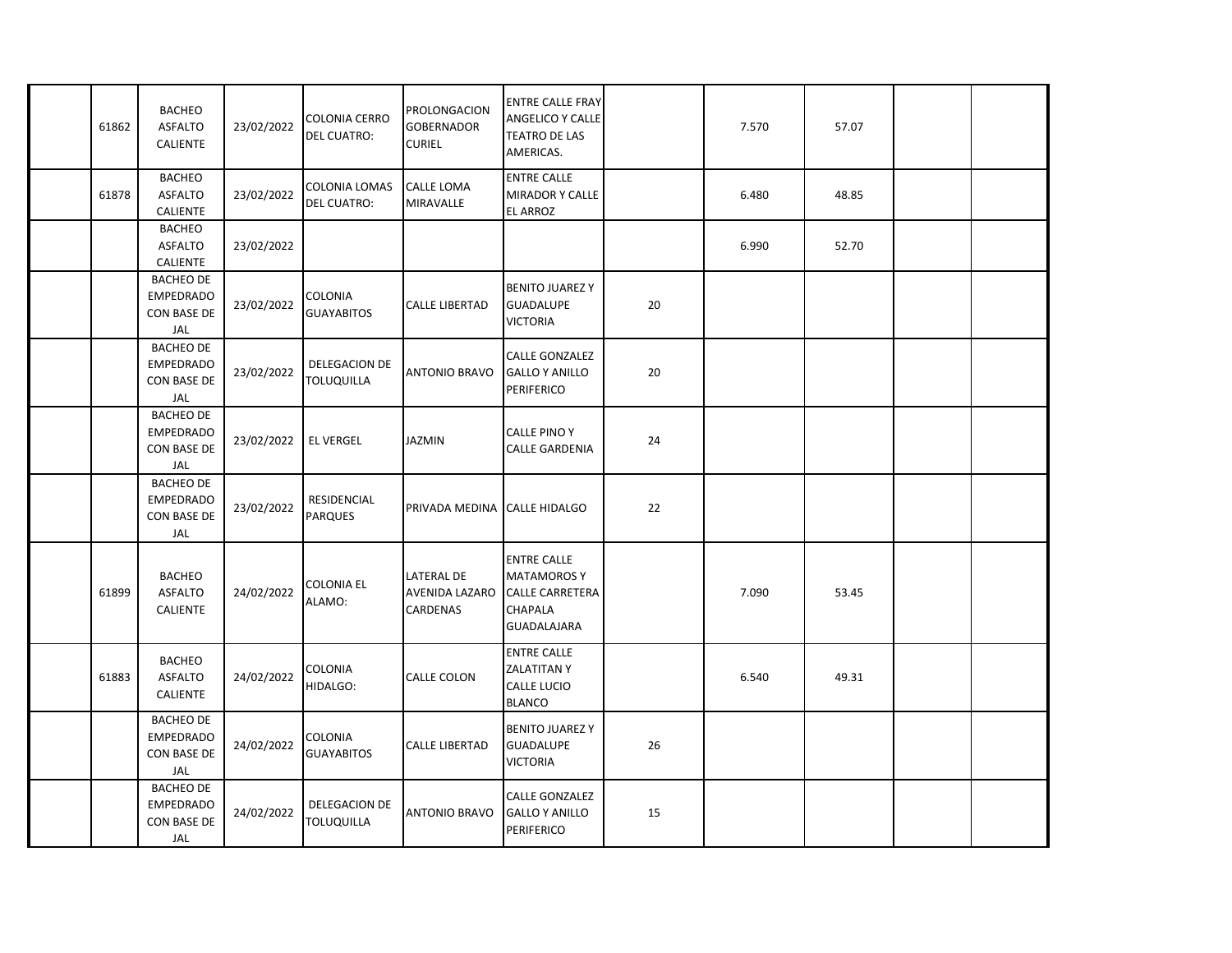|       | <b>BACHEO DE</b><br><b>EMPEDRADO</b><br>CON BASE DE<br>JAL | 24/02/2022 | <b>EL VERGEL</b>                               | <b>JAZMIN</b>                       | <b>CALLE PINO Y</b><br><b>CALLE GARDENIA</b>                                                                      | 26 |       |       |    |      |
|-------|------------------------------------------------------------|------------|------------------------------------------------|-------------------------------------|-------------------------------------------------------------------------------------------------------------------|----|-------|-------|----|------|
|       | <b>BACHEO DE</b><br><b>EMPEDRADO</b><br>CON BASE DE<br>JAL | 24/02/2022 | RESIDENCIOAL<br><b>PARQUES</b>                 | <b>HIDALGO</b>                      | <b>CALLE PAPEL</b><br><b>MACHE Y</b><br>PRIVADA R.<br><b>MEDINA</b><br>PLASENCIA                                  | 39 |       |       |    |      |
| 61917 | <b>BACHEO</b><br><b>ASFALTO</b><br><b>CALIENTE</b>         | 25/02/2022 | FRACCIONAMIENT CALLE JARDINES<br>O MIRAFLORES: | DE MIRAFLORES                       | <b>ENTRE CALLE</b><br>PUEBLO DE SAN<br><b>SEBASTIAANY</b><br><b>CALLE JARDINES</b><br>DE LA NUEVA<br>ESPAÑA       |    | 7.230 | 54.51 |    |      |
| 61927 | <b>BACHEO</b><br><b>ASFALTO</b><br><b>CALIENTE</b>         | 25/02/2022 | <b>DELEGACION LAS</b><br>JUNTAS:               | <b>CALLE GOMEZ</b><br><b>FARIAS</b> | <b>ENTRE CALLE</b><br><b>VICENTE</b><br><b>GUERRERO Y</b><br><b>CALLE PEDRERA</b>                                 |    | 6.410 | 54.51 |    |      |
| 61934 | <b>BACHEO</b><br><b>ASFALTO</b><br><b>CALIENTE</b>         | 25/02/2022 | FRACCIONAMIENT CALLE JARDINES<br>O MIRAFLORES: | DE LOS SAUCES                       | <b>ENTRE CALLE</b><br><b>JARDINES DE</b><br><b>MIRAFLORES Y</b><br><b>CALLE JARDINES</b><br>DE LA NUEVA<br>ESPAÑA |    | 6.600 | 54.51 |    |      |
|       | <b>BACHEO</b><br><b>ASFALTO</b><br>CALIENTE                | 25/02/2022 |                                                |                                     |                                                                                                                   |    | 6.540 | 49.31 |    |      |
|       | <b>BACHEO DE</b><br><b>EMPEDRADO</b><br>CON BASE DE<br>JAL | 25/02/2022 | COLONIA<br><b>GUAYABITOS</b>                   | <b>CALLE LIBERTAD</b>               | <b>BENITO JUAREZY</b><br><b>GUADALUPE</b><br><b>VICTORIA</b>                                                      | 26 |       |       |    |      |
|       | <b>BACHEO DE</b><br><b>EMPEDRADO</b><br>CON BASE DE<br>JAL | 25/02/2022 | DELEGACION DE<br><b>TOLUQUILLA</b>             | <b>ANTONIO BRAVO</b>                | <b>CALLE GONZALEZ</b><br><b>GALLO Y ANILLO</b><br><b>PERIFERICO</b>                                               | 15 |       |       |    |      |
|       | <b>BACHEO DE</b><br><b>EMPEDRADO</b><br>CON BASE DE<br>JAL | 25/02/2022 | <b>EL VERGEL</b>                               | <b>JAZMIN</b>                       | <b>CALLE VIA</b><br><b>MANZANILLO Y</b><br><b>CALLE GARDENIA</b>                                                  | 26 |       |       | 75 | 1131 |
|       | <b>BACHEO DE</b><br><b>EMPEDRADO</b><br>CON BASE DE<br>JAL | 25/02/2022 | RESIDENCIOAL<br><b>PARQUES</b>                 | <b>HIDALGO</b>                      | <b>CALLE PAPEL</b><br><b>MACHE Y</b><br>PRIVADA R.<br><b>MEDINA</b><br><b>PLASENCIA</b>                           | 39 |       |       |    |      |